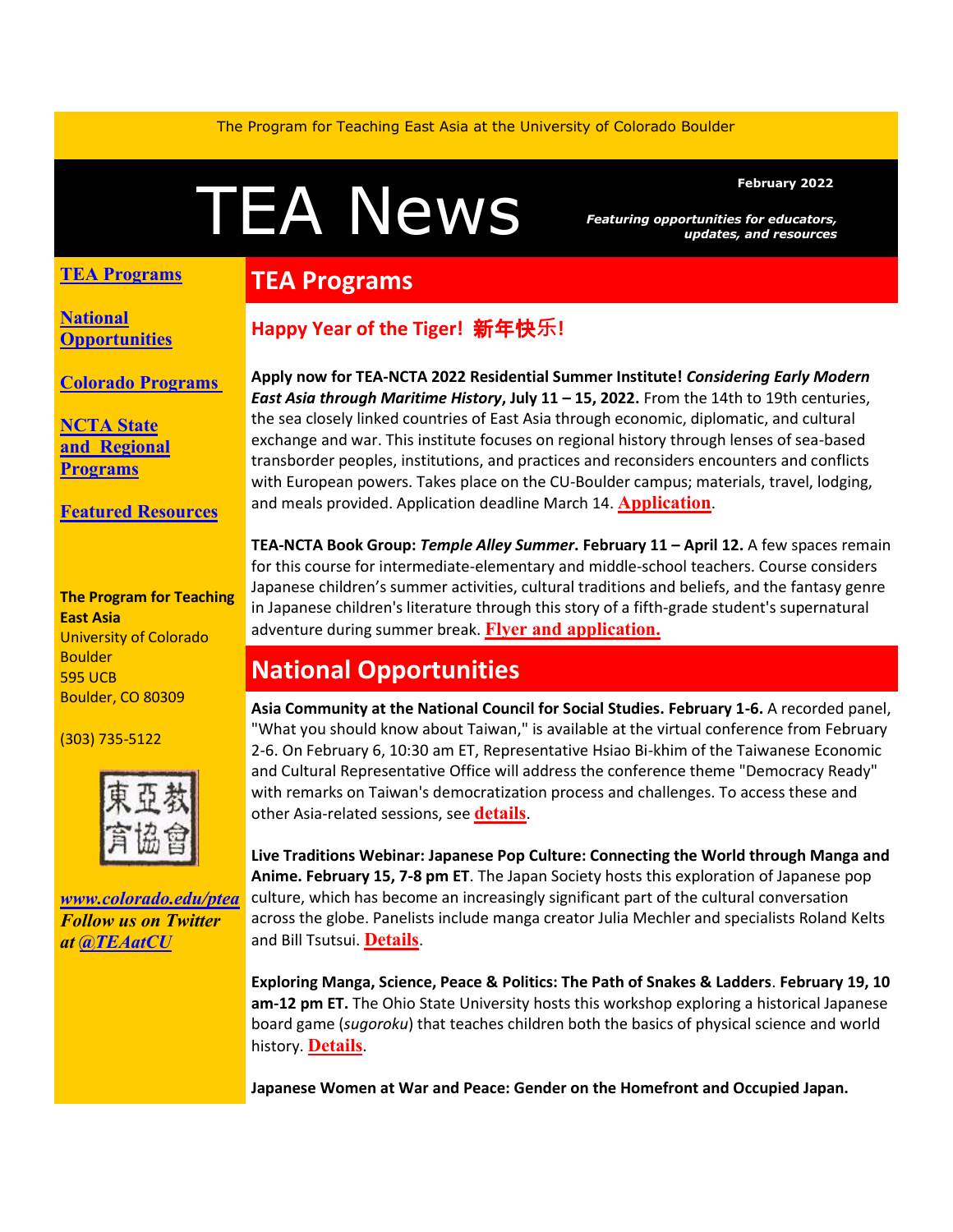**Begins March 12.** Offered by University of Pittsburgh NCTA, this course considers how Japanese women navigated domestic life during and after World War II. **[Schedule and](https://colorado.us14.list-manage.com/track/click?u=a98f30f153ca1547742422446&id=364bfd57e0&e=9708c75edc) [details](https://colorado.us14.list-manage.com/track/click?u=a98f30f153ca1547742422446&id=364bfd57e0&e=9708c75edc)**.

**The 2022 National Chinese Speech Contest (NCSC)** is now accepting online applications from students. The Contest is organized by AAICE (American Academy of International Culture and Education), and collaborated by CLTA (The Chinese Language Teachers Association). The deadline for applying online is February 28th, followed by the final competition on April 9th and 10th. **[Details](https://colorado.us14.list-manage.com/track/click?u=a98f30f153ca1547742422446&id=48dd187641&e=9708c75edc)**.

**Annual National Chinese Language Conference. April 22-24**. This year's conference will be a virtual, three-day interactive event that takes an in-depth view of the Chinese language and culture field and envisions its future. **[Registration](https://secure-web.cisco.com/16E1QhwRKFZHfDbN2KiuIbN36tmS94yK-YI0z9sbXXQNkdbcgjIfw-DCR508mm3_rfXWi6IO0du_aI6zGHwDNKAD87GvGb36kHOvH-e-2ZUM5tLrfJtW4I2aOsvihlWRiDBpCkxgLlowod-lqrVpM7y-fY6bq-aDE9ECyW4HS34W61id-lO-JzEtXhFCMxCsgqfhVXlaC_t9hXdDkKRddTQ5iL2xwBuJhpjwDctl7iEPguEARhKe6avJuaQsAA4Wfl_tobCE-T1PUVPFbO-NKb8klySkqvfJU6pFgibMv1ppg9WOoGTgQWWrq1CYJEMOziVWL6sbsYkzwwdLN4RazFaihsuv-sfzgnRHWJeD3auYnbSz_gNiBCoHmPOqQhlFpR0IiBWomE5zQaz4aewswc-hI9SzUloZx8816-acBONpb1Pr9jGgZUonHUG4kbkeP/https%3A%2F%2Fcolorado.us14.list-manage.com%2Ftrack%2Fclick%3Fu%3Da98f30f153ca1547742422446%26id%3D4af7d3b7ba%26e%3D9708c75edc)**.

**Previously Mentioned National Opportunities**

**Winter Webinars from NCTA at the Five College Center for East Asian Studies. Open to K-12 educators and the general public.**

- **Mao and Music: Songs and Memories of the Cultural Revolution. February 10, 7-8 pm ET.** Presenter: Dr. Lei X. Ouyang. **[Register](https://secure-web.cisco.com/15cu7P6jg0H91VIJUQVh6wh723bZyqIYAnj7ybeV8nYFH-YqYSRoJ91jFEJXQe7ptMlZtK3DDD_wS5iKyKENUFmP3Kpi9x-tPYjf2aK7lwoVKHHwUuBVUdI5WHaM0bZI7-XrxibTDWv-LYhWccQAAPoFImX5F6TSmb4zi4igLwBDid1YgaJrPDbvLnGRlb7jORGrrM9Uosby4rm4q2h15vxg8pgrXDkX1po62bBdi0g5fnczylx5zAYcweRI8w0KXz_7ataRpUeeps_gxziQlQBJmcm1IgtA_XsD6htcsQn-BWLqNCM7vr3_11qSyQM6jIJzsGcgG44r-vC5dPMBtPq0fYBvx_w5gfLazHwdfL5w3iLyLlVtkCTSrdcmvfyDWUUgMj1e9eUoHriB27TqJGDVI0Q6nTc0PKgPoMh8llYXDQPxpGGUUnj_fKP3Hr1kP/https%3A%2F%2Fcolorado.us14.list-manage.com%2Ftrack%2Fclick%3Fu%3Da98f30f153ca1547742422446%26id%3D97d492d070%26e%3D9708c75edc)**.
- **Contemporary Art and Ecology. February 15, 7-8 pm ET.** Presenters: Zheng Bo and Yao Wu. **[Register](https://colorado.us14.list-manage.com/track/click?u=a98f30f153ca1547742422446&id=70e83924ea&e=9708c75edc)**.
- **Virtual Kyoto Garden Tour** and **Virtual Sencha (green tea) Tasting:** monthly virtual tours through April. Check **[details](https://colorado.us14.list-manage.com/track/click?u=a98f30f153ca1547742422446&id=97189ce086&e=9708c75edc)** for next dates.

**Elgin Heinz Outstanding Teacher Award Competition Deadline Extended.** Administered by EngageAsia and open to current full-time K-12 classroom teachers, this award is offered in two categories, Humanities and Japanese Language, and honors top teachers who have dedicated their careers to furthering mutual understanding between Americans and Japanese. The application deadline for the 2021 award in the Humanities category has been extended to April 15, 2022. **[Details and application](https://secure-web.cisco.com/1Km4c1-yVb3jtn2lFYopzEI9X8XqaifzG0h_VptmLRgRZp_Q8u15qVX-AecwQnK9WxJkOAxeEiINQRk5hh2FOePp1f8HQq5RFajfaePT-OvPQsxojulMoJjrLcjstyvCaWk03YSG7XBifIkHyRCoo8o2FqWJ1dCuDhZHyx9D39bRm8gNzNeHE73seIXCOAbTVxvO8HGbuNvGm8uRgcje9alIIe01QVJSrOqQ6-3f6txdxpy-g7E93Puo_jBTI82x_co9cbq_cdxSzMUKlsmRjJrKkHg6HTIrn_8GDnnMvdVl-YqODXGcuSeYzTYNRPLICn-_Y1jdnin1WkOHPUjTiLPun4nFu6xZqeSV0kZo9fDAk9eRHE-EcKGOmceKRbNaK8bGgxuv-NF_SDn64s23ErOmoGR5h3bgHi6URLZYNE0s8-IvoCDpVXdkXGBp_PX63/https%3A%2F%2Fcolorado.us14.list-manage.com%2Ftrack%2Fclick%3Fu%3Da98f30f153ca1547742422446%26id%3D5c49149606%26e%3D9708c75edc)**.

**Call for Manuscripts: Teaching Asia in Middle School.** The editors of *Education about Asia* seek manuscripts for this forthcoming theme issue. Submissions may be articles and teaching resource essays intended for middle-grade instructors. **[Details.](https://secure-web.cisco.com/1wZzMmrg81Efm_a8K6wea8ic0bmJf_L6kKjFyxVbCH5HGqrzzNOgLX4gAPbXepY52heyzUqWGhJwJgfGxy9nquBNnmlQaBgwLIbFJM35Mhd6WZwreQfqr9-pT9gDmTdbCIUqvVfAXUn67rNuDvImcuVexmPzz4r8HRXwz_mXV0NUGAAFqJZuLR9TSUtFBaJmYzdmR11uUpN-8mY74Qd7wAqqW65TW4V6DaTIadipl-yaUBpFgL3ypF_xlhq14bWMRsrZPHkk4scW_U0VU2265tafXzuQ21xWEwhrgQYdvXpqP_fkALmorIrCltY_ncQ1BR5wK1UrAK_SGNuUcVgw7E1se0EPLxIRm3KNCnAnsJm2FTmOb1_Gghyiez2jgveJ1uSIQsZjNr3uivuV_SxWtPxkk1Npp7AtgvIwwmTmPjyMU-IuS_gvunduhRgCZJyw9/https%3A%2F%2Fcolorado.us14.list-manage.com%2Ftrack%2Fclick%3Fu%3Da98f30f153ca1547742422446%26id%3D221e0684ab%26e%3D9708c75edc)** The deadline for initial manuscripts for this issue is May 20, 2022.

### <span id="page-1-0"></span>**Colorado Programs**

*The 2022 Lunar New Year of the Water Tiger***, February 12, 8 pm.** Presented by the Nai-Ni Chen Dance Company at Lone Tree Arts Center. **[Details and tickets.](https://secure-web.cisco.com/1vOUB7xg7y6LzkSWVKW4XSl45YXehmo0e3_CvSBOJWceR0m7vbJOJcfI164qdVR0DgcKdAM8RZtxQC0tbr5zJtif1iMOJBw51AqxRYpVFhVu_xgFDFtKXa-W_GrNqGZaCS48T6SKjY9nciT9LLzNtEYSB8bKa6XU-CxYoI0DJvnSWXmTbQVz-7gfnsA_Ap2wa1WyL582PFu3cutyvby3u09fRQksYQ4Mnnh8o-8E7RrW4aYLE2TkWJVEyba23AGJ-xzjTklRsd3f2m5xcVf_ykykgwrb5KxcOXAehriRiF18H0w32xN70mnEqCKEeG7PxgizBkA8cRngW_t_kNi_AUd4B93a4dH7YacqlucemCUNOLKOUESPWyJXS6jxXO9J-D12GonW1z95Sv2qieEvcq-mMq-jWoSdd4PfwfbmwRb_RpCbs1IYPr_CniUN0OeSP/https%3A%2F%2Fcolorado.us14.list-manage.com%2Ftrack%2Fclick%3Fu%3Da98f30f153ca1547742422446%26id%3Df517624bf9%26e%3D9708c75edc)** 

**Colorado Dragon Boat Film Festival. March 3 – 6.** Featuring films, community conversations, and special events that highlight the power of filmmaking within Asian communities. Denver Sie FilmCenter. **[Details and passes.](https://colorado.us14.list-manage.com/track/click?u=a98f30f153ca1547742422446&id=a8d6f6c578&e=9708c75edc)**